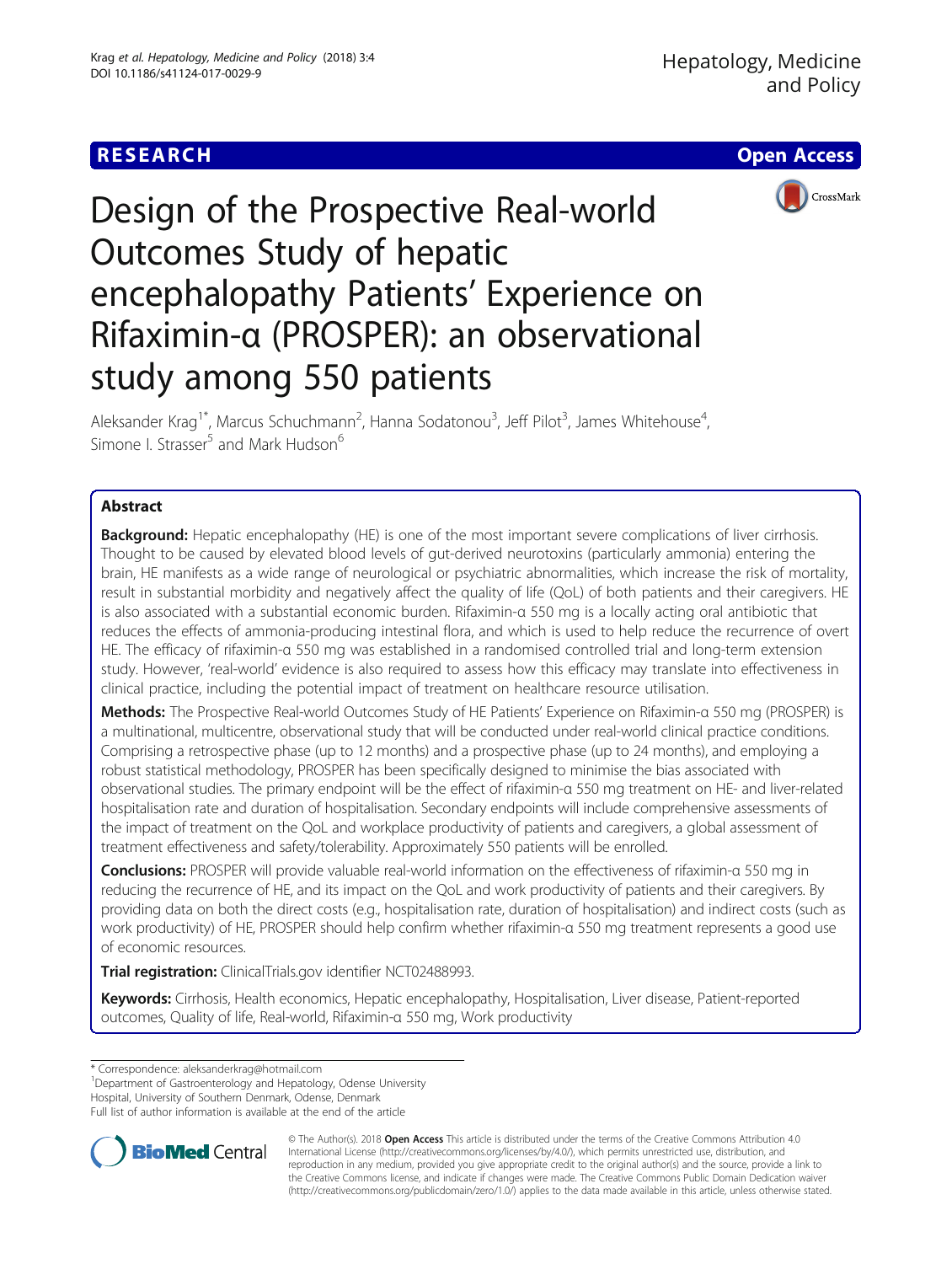## Introduction

Hepatic encephalopathy (HE) is a brain dysfunction caused by liver insufficiency and/or portosystemic shunting, which manifests as a wide spectrum of neurological or psychiatric abnormalities [\[1](#page-6-0)]. It is now widely recognised as one of the most important severe complications of liver cirrhosis, along with conditions such as ascites and variceal bleeding [[1\]](#page-6-0). HE severity is categorised using West Haven criteria from 'minimal' through grade 1 to 4 [[1\]](#page-6-0). 'Covert HE' is defined as West Haven minimal and grade 1, and 'overt HE' is defined as West Haven grades 2 to 4 [[1\]](#page-6-0). Overt HE occurs in 30–40% of patients with cirrhosis at some time during their clinical course [[1\]](#page-6-0). HE increases the risk of mortality [[2\]](#page-6-0) and is one of the most debilitating complications of liver disease [\[1](#page-6-0)], negatively affecting the lives of both patients and caregivers [\[1](#page-6-0), [3](#page-6-0)].

HE is also associated with a substantial economic burden, in terms of direct healthcare costs resulting from, for example, emergency room visits and hospitalisation [[1, 4](#page-6-0)–[11\]](#page-7-0). Although difficult to accurately determine, the indirect costs of HE (e.g., loss of work productivity, car accidents) also represent a substantial economic burden, which is likely to be further increased when the impact on caregivers is taken into account [[3,](#page-6-0) [7, 12](#page-7-0)].

The neuropsychiatric symptoms of HE are thought to result from elevated blood levels of gut-derived neurotoxins (particularly ammonia), which enter the brain due to the inability of the cirrhotic liver to re-move them from the blood [[13\]](#page-7-0). Rifaximin-α 550 mg is a locally acting oral antibiotic that is minimally absorbed in the gut to reduce the effects of intestinal flora, including ammonia-producing species [\[14](#page-7-0)]. Its clinical activity may be due to its effects on the metabolic function of gut microbiota, rather than a change in relative bacterial abundance [[15](#page-7-0)]. Rifaximin-α 550 mg is indicated in Europe for the reduction in recurrence of episodes of overt HE in patients aged  $\geq$ 18 years [[16\]](#page-7-0). In Australia, it has the same indication, but is restricted to where other treatments have failed or are contraindicated [[17\]](#page-7-0). The efficacy of rifaximin-α 550 mg has been confirmed in a randomised controlled trial (RCT), in which rifaximin-α 550 mg twice daily (administered concomitantly with lactulose therapy in approximately 91% of patients) reduced the relative risks of recurrence of overt HE and HE-related hospitalisation by 58% and 50%, respectively, compared with placebo (absolute risk reductions: 24% and 9%, respectively) [[18\]](#page-7-0). In a subsequent 2-year extension study, long-term treatment with rifaximin-α 550 mg (with concomitant lactulose in approximately 90% of patients) provided a continued reduction in the rate of HE-related and all-cause hospitalisation, without an increased rate of adverse events [[19\]](#page-7-0).

Although RCTs are essential in the clinical development of new treatments, they do not necessarily reflect clinical practice conditions. Typically, they are conducted in carefully defined patient populations using specific inclusion and exclusion criteria. By contrast, in clinical practice, patients are more diverse in terms of clinical characteristics than those recruited for RCTs. In addition, whereas RCTs employ rigid treatment protocols, in clinical practice treatment is tailored on a patient-by-patient basis. Consequently, 'real-world' studies are required to complement evidence from RCTs by determining how the efficacy of an agent translates into effectiveness in clinical practice. Since real-world studies have a higher likelihood of inherent bias than RCTs, it is important when designing a real-world study to eliminate as much bias as possible and minimise the impact of any remaining bias in the statistical analysis methodology employed. Real-world data are particularly useful for hard-to-reach patient populations (such as HE patients), for which clinical trial recruitment is challenging. Moreover, national reimbursement authorities are increasingly requesting real-world data to support evidence from clinical trials when examining the economic rationale for supporting new treatments [[20, 21\]](#page-7-0). Realworld studies are therefore important both clinically and from a patient access perspective.

An important aspect of real-world studies is to assess patient- and caregiver-reported outcomes, since the effectiveness of a treatment is not only dependent on its efficacy and safety/tolerability, but also on its effects on the patient's quality of life (QoL) and ability to function, and the associated impact on those who care for them. This is particularly true for chronic conditions, such as HE, where an agent's effectiveness relies primarily on the patient being willing and able to be compliant with the treatment over the long term.

We here describe the design of the Prospective Realworld Outcomes Study of HE Patients' Experience on Rifaximin-α 550 mg (PROSPER), which will evaluate the clinical effectiveness of rifaximin-α 550 mg and its impact on healthcare resources when used for the management of HE in routine clinical practice.

## Methods/design

PROSPER is a multinational, multicentre, observational study that will be conducted in secondary/tertiary care centres across Europe and Australia [\(ClinicalTrials.gov](http://clinicaltrials.gov) identifier: NCT02488993). Study site selection will be based on an initial feasibility assessment to evaluate the volume of patients seen and local expertise in HE at potential centres. The principal country for patient recruitment will be Denmark, where no ethical approval is required for observational studies.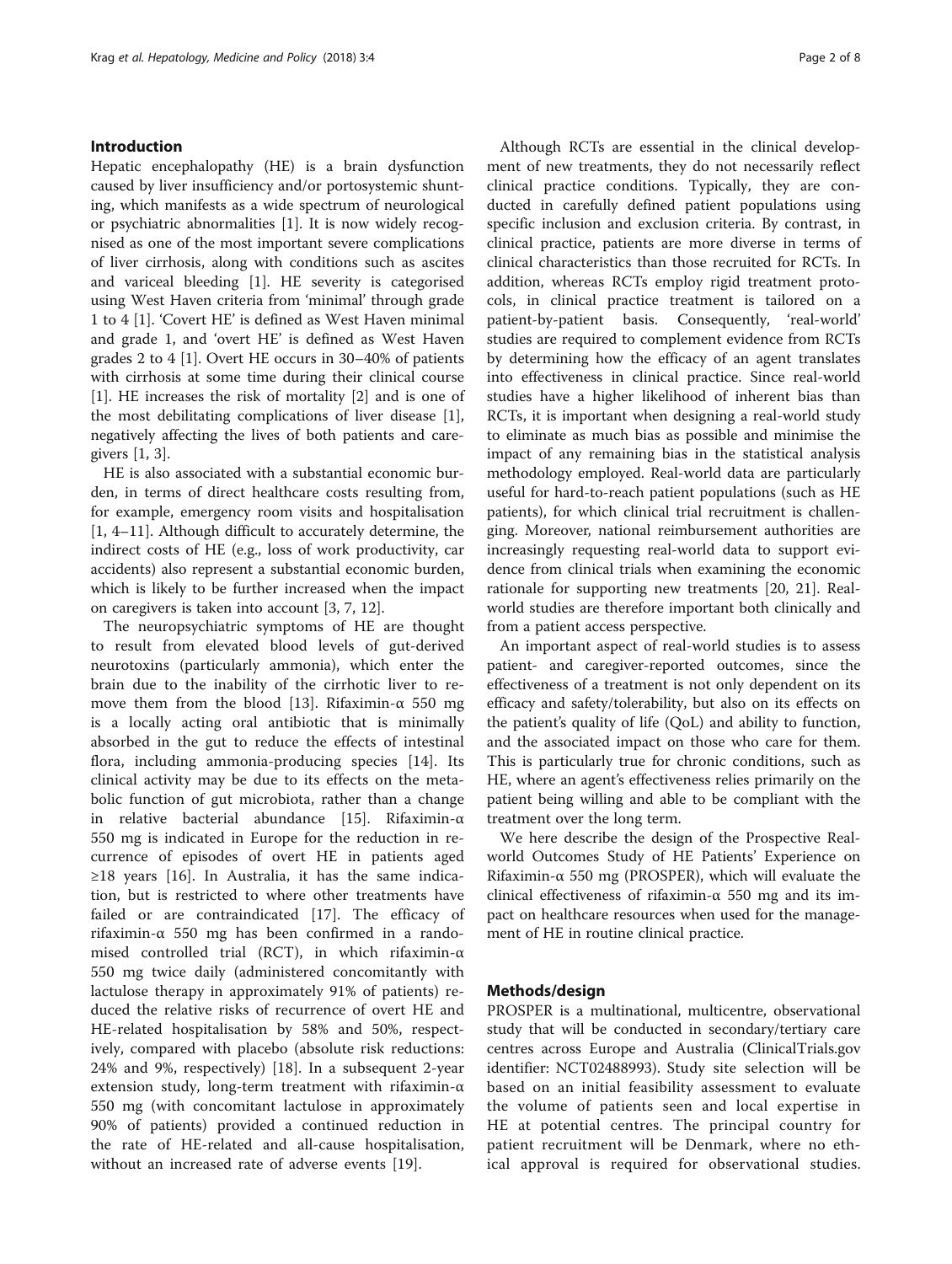Ethical approval in other individual countries will be sought, where appropriate.

## Study design

PROSPER will be conducted under 'real-world' clinical practice conditions. Consequently, no changes to the management of HE patients will be made for the purposes of the study.

Once eligible patients have been recruited and consented to participate in the study, two data collection phases will be undertaken (Fig. 1). The first will be a retrospective phase, involving the review of the patients' medical records and electronic hospital admissions data. Up to 12 months of data prior to study entry will be reviewed and collected. The level and nature of missing data will be assessed and accounted for in the statistical analysis plan, if necessary. The retrospective phase will be followed by a prospective phase, during which data will be collected from all patients either receiving rifaximin-α 550 mg (rifaximin-α 550 mg cohort) or not receiving rifaximin-α 550 mg (control cohort) from the point of study entry. Up to 24 months of data following study entry will be collected and analysed.

In order to minimise bias and the influence of confounding factors, the study outcomes will be compared between the treatment cohorts in three ways (Fig. 1). The first approach will initially involve the clinical characterisation of the study population, based on retrospective chart review (Fig. 1, comparison 1a), following which outcomes between the cohorts will be compared after adjustment of statistical methods on the basis of the findings from comparison 1a (Fig. 1, comparison 1b). Secondly, for each cohort individually, outcomes pre and post baseline will be compared (Fig. 1, comparisons 2a and 2b). Thirdly, the difference between the two cohorts in pre/post changes will be compared (Fig. 1, comparison 3).

Patients will be eligible to enrol during or following hospitalisation for the qualifying episode of overt HE (Fig. [2](#page-3-0); timepoint 1). Patients will also be eligible to enter the study at the time of resolution of the qualifying episode of overt HE (Fig. [2](#page-3-0); timepoint 2) or at a follow-up appointment, providing this is within 12 weeks of resolution of the qualifying episode of overt HE (Fig. [2](#page-3-0); timepoint 3).

## Study population

Patients with cirrhosis and HE will be enrolled into PROSPER. The study will employ a limited number of inclusion and exclusion criteria in order to reflect the diversity of patients encountered in clinical practice (Table [1\)](#page-3-0).

## Study assessments

The study's primary endpoint will be the HE- and liverrelated hospitalisation rate and the resulting duration of hospitalisation (number of bed-days). Secondary endpoints will include the rate of all-cause hospitalisation and the resulting duration of hospitalisation (number of beddays), mortality rate, and the number, duration and severity of HE episodes. Effects of treatment on the underlying liver disease will also be assessed as secondary endpoints using the Child-Turcotte-Pugh score, Model for End-stage Liver Disease (MELD) score or MELD-Na score (a modified MELD score including serum sodium [\[22\]](#page-7-0)). In addition, the effectiveness of treatment will be assessed by the patient, caregiver and physician, using the Global Evaluation of Treatment Effectiveness (GETE) questionnaire. This consists of the single question 'How effective has [your treatment/the treatment] been in controlling [your/the patient's] HE?, which is answered by choosing one of five responses: 'Complete control of HE', 'Marked improvement in HE', 'Limited improvement in HE', 'No appreciable change in HE' or 'Worsening of HE'.

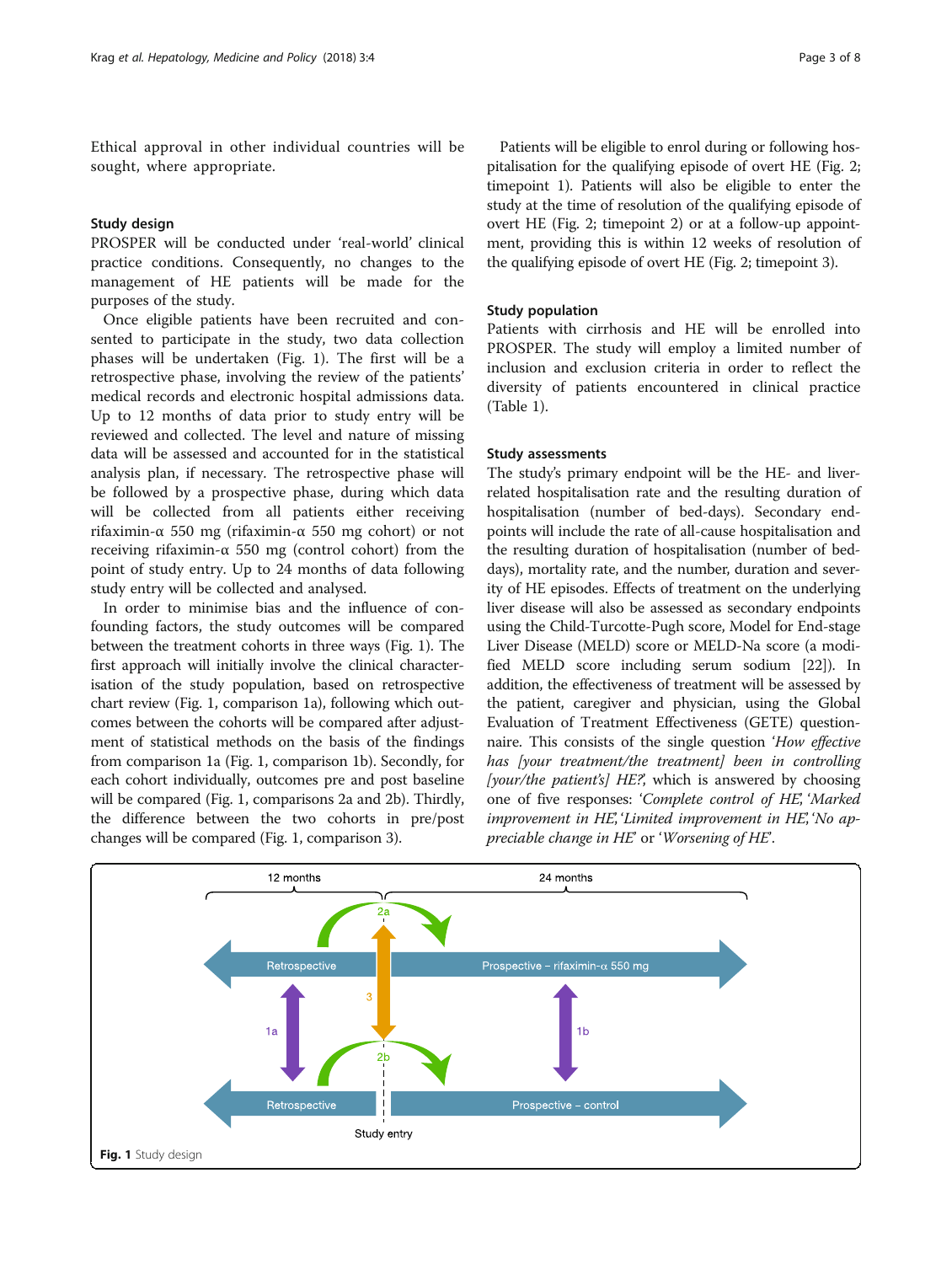<span id="page-3-0"></span>

The safety of treatment with rifaximin- $\alpha$  550 mg will be evaluated by assessing the frequency and nature of adverse events (AEs) and serious AEs. This will include classification of the severity of AEs and their relationship/causality in relation to medical treatment of HE.

The effects of treatment on health-related QoL will be assessed using the patient-reported Chronic Liver Disease Questionnaire (CLDQ) [[23](#page-7-0)], the patient-reported Euroqol-5 Dimension-5 level (EQ-5D-5L) measure and the caregiverreported proxy EQ-5D-5L:1 measure [\[24\]](#page-7-0). The CLDQ is a 29-item questionnaire assessing a wide range of physical, emotional and psychosocial QoL-related factors during the previous 2 weeks [\[23\]](#page-7-0). The EQ-5D-5L and proxy EQ-5D-5L are six-item questionnaires assessing the patient's mobility, ability to self-care, ability to undertake usual activities, pain/discomfort, anxiety/depression and overall health status on the particular day in question [\[24\]](#page-7-0).

Workplace productivity impairment will be assessed in patients using the Work Productivity and Activity Impairment Questionnaire: General Health V2.0 (WPAI:GH) and in caregivers using the Work Productivity and Activity Impairment Questionnaire: General Health Care Giving V2.0 (WPAI:GH-CG) [\[25\]](#page-7-0). These are six-item questionnaires assessing the effects of the patient's health problems (WPAI:GH), or the effects of caregiving for the patient's health problems (WPAI:GH-CG), on the individual's ability to work and perform daily activities. A schedule for these assessments is shown in Table [2](#page-4-0).

## Sample size calculation

In observational studies where multivariable modelling is expected to be performed, the study should have at least 10 events for every variable included in the model. Therefore, in order to consider approximately 10 variables, 100 events would need to be observed in each of the study cohorts (patients receiving and not receiving rifaximin-α 550 mg). On the basis of an open-label maintenance study of rifaximin-α 550 mg in patients with HE [[19](#page-7-0)], approximately 45% of patients would be expected to have experienced a hospitalisation within the first 12 months of follow-up. Assuming a dropout rate of 10%, approximately 247 patients would be required for each of the two cohorts, or 494 patients overall. Thus, a total study population of 550 would be sufficient to assess the primary endpoint of the study at

| Table 1 Inclusion and exclusion criteria |  |
|------------------------------------------|--|
|------------------------------------------|--|

| Inclusion criteria                                                                                                                                      | Exclusion criteria<br>$\cdot$ West Haven score of $\geq$ 2 at study entry                                             |  |  |  |  |
|---------------------------------------------------------------------------------------------------------------------------------------------------------|-----------------------------------------------------------------------------------------------------------------------|--|--|--|--|
| • Diagnosis of cirrhosis                                                                                                                                |                                                                                                                       |  |  |  |  |
| $\cdot$ Age $\geq$ 18 years                                                                                                                             | • A mental health disorder that makes HE diagnosis<br>questionable (e.g., dementia, psychosis)                        |  |  |  |  |
| • Enrolment within 12 weeks of resolution<br>of an episode of overt HE associated with a<br>hospital visit                                              | • Prior treatment with rifaximin <sup>a</sup> within 12 months<br>prior to the qualifying overt HE episode            |  |  |  |  |
| • Ability to provide informed consent                                                                                                                   | • Contraindications to the use of rifaximin-a 550 mg,<br>as per the local Summary of Product Characteristics [16, 17] |  |  |  |  |
| • Clinical eligibility to receive rifaximin-a 550 mg,<br>in the opinion of the participating physician, regardless<br>of HE treatment actually received |                                                                                                                       |  |  |  |  |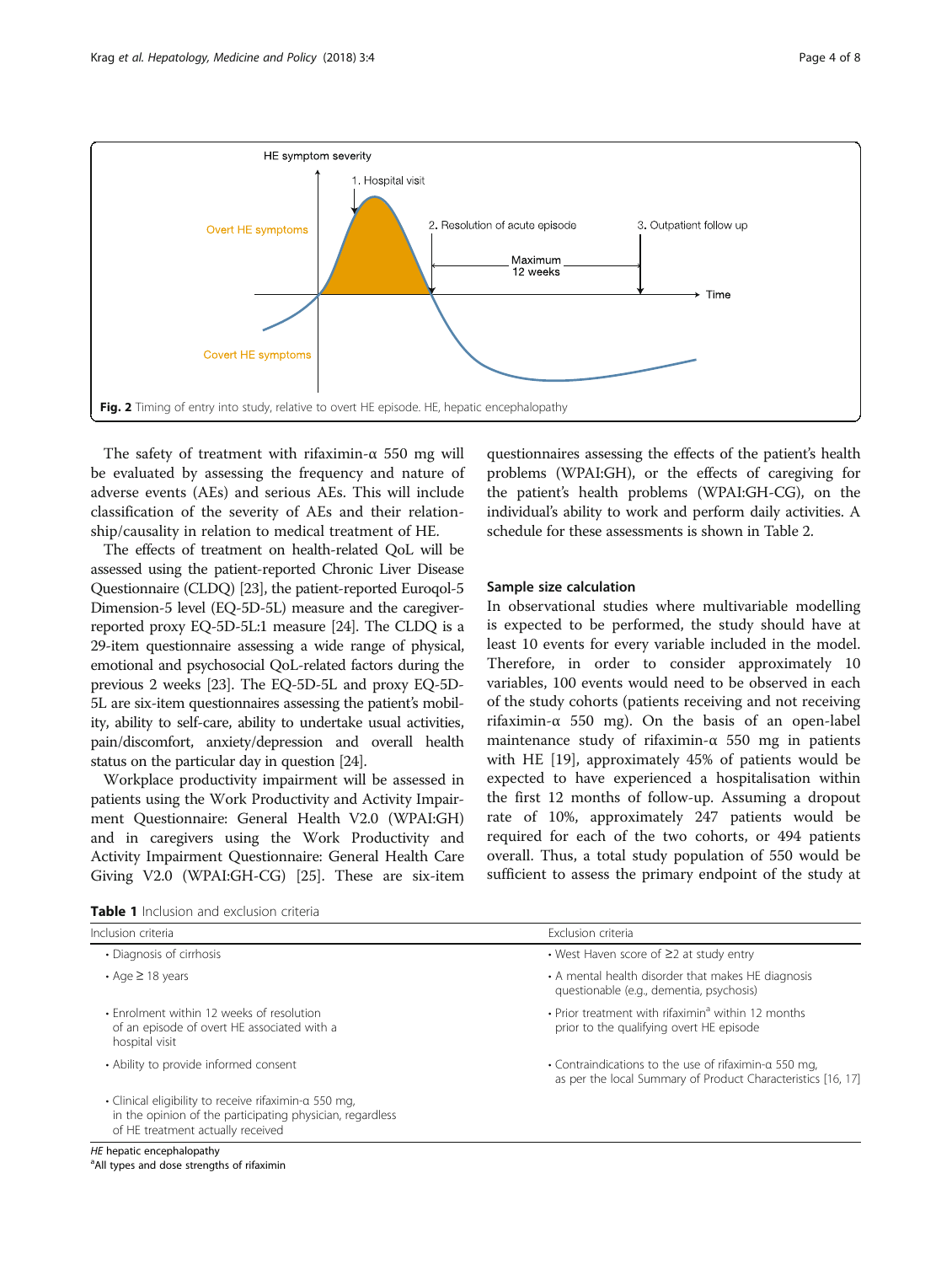## <span id="page-4-0"></span>Table 2 Schedule of assessments

|                                                                                                                                                                     | Enrolment | 1 month <sup>a</sup> | 3 months <sup>a</sup> | 6 months <sup>a</sup> | 12 months $a$ | 18 months <sup>a</sup> | 24 months <sup>a</sup> |
|---------------------------------------------------------------------------------------------------------------------------------------------------------------------|-----------|----------------------|-----------------------|-----------------------|---------------|------------------------|------------------------|
| Informed consent provided by patient and<br>caregiver (note that caregiver consent is<br>optional for patient study inclusion)                                      | X         |                      |                       |                       |               |                        |                        |
| Retrospective chart review (collection of<br>demographic and medical history data)                                                                                  | $\times$  |                      |                       |                       |               |                        |                        |
| Ongoing clinical data, including clinical<br>outcomes, laboratory measures, medication<br>dose/schedule, resource utilisation,<br>medication adherence <sup>b</sup> |           | X                    | X                     | X                     | $\times$      | X                      | х                      |
| GETE <sup>c</sup>                                                                                                                                                   |           | X                    |                       | X                     |               |                        |                        |
| CLDQ <sup>b</sup>                                                                                                                                                   | $\times$  |                      |                       |                       | X             |                        | Χ                      |
| EQ-5D-5L (patient) <sup>d</sup>                                                                                                                                     | X         |                      | Χ                     | X                     | Χ             | X                      | Χ                      |
| EQ-5D-5L Proxy (caregiver) <sup>d,e</sup>                                                                                                                           | X         |                      | X                     | X                     | X             | X                      | Χ                      |
| WPAI (patient) <sup>c</sup>                                                                                                                                         | X         |                      | X                     | X                     | X             | X                      | X                      |
| WPAI (caregiver) <sup>c</sup>                                                                                                                                       | X         |                      | X                     | X                     | X             | X                      | X                      |

CLDQ Chronic Liver Disease Questionnaire, EQ-5D-5 L Euroqol-5 Dimension-5 level measure, GETE Global Evaluation of Treatment Effectiveness questionnaire, WPAI Work Productivity and Activity Impairment questionnaire

<sup>a</sup>Target dates only; flexible depending on patient response

<sup>b</sup>To be collected at all clinic visits but not at fixed time intervals; clinic visits will be scheduled by investigator and patient according to normal management and not defined by study protocol

c To be collected at the clinic visit closest to the indicated study date; no additional clinic visits to be scheduled for study participation

d To be requested for patient completion via paper submission or online portal or at clinic visit closest to the indicated date; clinic visit may not be required<br>EALLSTRIE LIK Ireland Erance and Germany where the proxy res e Australia, UK, Ireland, France and Germany, where the proxy response has been validated

an interim follow-up of 12 months, with additional precision following the full 24-month follow-up period.

#### Statistical analysis

A primary aim of PROSPER will be to minimise any bias typically associated with observational studies. This will be achieved by the three-step comparative structure incorporated into the study's design (as described above) and the associated statistical methodology. An overview of the statistical considerations is presented here.

The primary outcome of HE- and liver-associated hospitalisation rate will be analysed as a count, using either Poisson or negative binomial regression, depending on the level of observed dispersion. An offset term will be included to account for length of time eligible to experience a hospitalisation, accounting for mortality or other competing risk events. The primary outcome of duration of HE- and liver-associated hospitalisation (number of bed-days) will be analysed either as a continuous variable or a count, depending on the observed distribution. Methodologies such as median regression may be employed to account for the likelihood of right skew resulting from a small proportion of extended hospital stays. Comparison of the primary outcomes between treatment cohorts will adjust for key covariates using either multivariable regression analysis or a propensity score analysis (to be confirmed based on an exploratory review of the data). Due to the observational nature of the study, it is expected that some patients could change, discontinue or be noncompliant with therapy during the course of follow-up. These scenarios will be considered during statistical analysis and techniques that account for exposure to therapy will be applied, if applicable.

The rate of all-cause hospitalisation and the resulting duration of hospitalisation will be analysed in the same way as the primary endpoints. Numeric measures (e.g., CLDQ, EQ-5D-5L and GETE scores) will be analysed using a linear regression model, with longitudinal methodology to account for repeated measures, if applicable. Event-based variables and count data (e.g., AEs, HE episodes, mortality) will be analysed using Poisson or negative binomial regression, with offset terms to account for exposure time, length of time eligible to receive hospitalisation and competing risks (e.g., death); analyses will also adjust for underlying differences between cohorts (i.e., confounding factors). Time-to-event methods (e.g., Kaplan Meier analysis) will be used for variables such as time until death. Categorical demographic and clinical characteristics will be presented descriptively as frequency/percentage distribution and compared using a chi-squared test. Continuous demographic and clinical characteristics will be presented descriptively as means with 95% confidence intervals and compared using a Student's t-test.

It is anticipated that additional analyses will include treatment adherence and switching, and the integration of survival data with QoL data, to assess quality-adjusted life-years (QALYs). Other exploratory analyses may also be conducted.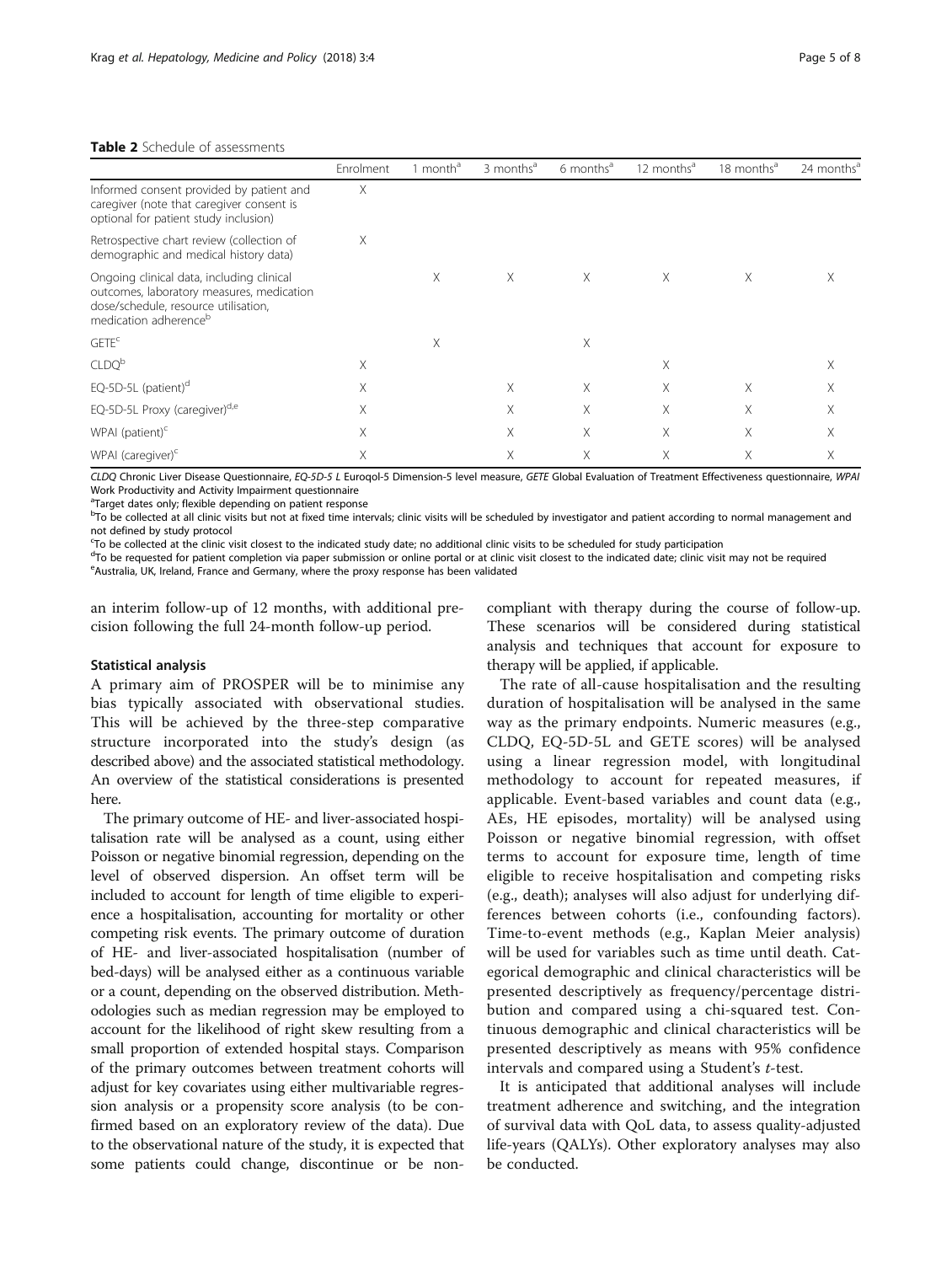## Current status

PROSPER aims to enrol approximately 550 patients. Patient recruitment commenced in June 2015. An interim analysis will be performed after 12 months of data collection. Additional ad hoc and exploratory analyses may also occur during the course of data collection. The full dataset should be available for analysis by January 2020.

## **Discussion**

Data on the real-world effectiveness of secondary prophylaxis with rifaximin-α 550 mg and its impact on healthcare resource utilisation are currently limited. Although several studies have been conducted in the USA [\[7](#page-7-0), [26](#page-7-0)–[29](#page-7-0)], studies in Europe are scarce and none have yet been published in Australia. In the UK retrospective observational IMPRESS study, details of inpatient hospitalisations and hospital visits in the 12 months prior to and following initiation of rifaximin- $\alpha$  550 mg treatment for HE were extracted from 11 NHS Trust electronic databases [\[4\]](#page-6-0). A total of 145 patients were evaluated (mean age 61 years; 61% male), 82% of whom were being treated with lactulose. A comparison of resource use in the 12 months preand post-initiation of rifaximin-α 550 mg revealed that there were significant reductions in the number of hospitalisations with overnight stay per patient (mean 2.7 vs. 1.7;  $p = 0.002$ ), total number of bed days per inpatient (mean 31.7 vs. 16.4;  $p < 0.001$ ) and number of critical care bed days per inpatient (mean 11.3 vs. 2.4;  $p = 0.017$ ). The number of emergency room visits per patient also decreased but the difference was not statistically significant (mean 2.4 vs. 1.8;  $p = 0.099$ ). Treatment with rifaximin- $\alpha$  550 mg was generally well tolerated: three patients (2%) had adverse drug reactions and four (3%) developed C. difficile infection, but none of these patients discontinued treatment [[4\]](#page-6-0).

Another UK study specifically assessed the impact of rifaximin-α 550 mg treatment on healthcare resource utilisation using data from seven liver treatment centres [[30\]](#page-7-0). Clinical, demographic and hospital admissions data from 326 patients were collected retrospectively for the time-periods 3, 6 and 12 months before and following initiation of rifaximin- $\alpha$  550 mg treatment, and admission rates and hospital length of stay before and during therapy were compared. Rifaximin-α 550 mg treatment reduced the total length of stay in hospital by an estimated 31–53%, decreasing inpatient costs by £4858– 6607 per patient per year. When the cost of treatment was taken into account (£3379 per patient per year), the estimated annual mean saving was £1480–3228 per patient [\[30\]](#page-7-0).

Other data from Europe on the impact on healthcare resource utilisation are the results of cost-effectiveness modelling analyses conducted for the UK, Belgium, Sweden and the Netherlands [[8](#page-7-0)–[11](#page-7-0)], which applied country-specific costings to data derived from the original rifaximin-α 550 mg RCT [[18](#page-7-0)] and open-label extension study [[19\]](#page-7-0). The UK analysis found that the 5-year average cost of care for HE with rifaximin-α 550 mg plus lactulose was £22,971, a saving of £573 compared with the 5-year average cost of standard care (placebo plus lactulose) [\[8](#page-7-0)]. The corresponding values for benefit were 2.4 and 1.8 QALYs, respectively, representing a dominant base-case incremental cost-effectiveness ratio (ICER) over a 5-year horizon for rifaximin- $\alpha$  550 mg. The positive impact of rifaximin-α 550 mg on healthcare costs was due to its reducing the rate of overt HE episodes, the likelihood of hospitalisation and hospital length of stay [[8](#page-7-0)]. Similarly, beneficial cost-effectiveness results for rifaximinα 550 mg treatment were demonstrated in modelling analyses conducted for Belgium and Sweden [\[9](#page-7-0), [10\]](#page-7-0). The analysis conducted for the Netherlands incorporated indirect costs into the model, in terms of loss of work productivity and the costs of travelling to attend outpatient visits [[11](#page-7-0)]. The time horizon was again 5 years, and costs and benefits were discounted at 4.0% and 1.5%, respectively. The total discounted and undiscounted 5-year costs for a patient treated with rifaximin-α 550 mg plus lactulose were  $\epsilon$ 67,018 and  $\epsilon$ 87,154, respectively, compared with €37,365 and €45,755, respectively, for a patient treated with placebo plus lactulose. Although the cost of lost productivity was higher for placebo plus lactulose than for rifaximin-α 550 mg plus lactulose (because of more frequent overt HE events), travel and informal costs were higher for rifaximin-α 550 mg plus lactulose than for placebo plus lactulose due to increased survival. The incremental health benefits for rifaximin- $\alpha$  550 mg over a lifetime scenario were 0.93 QALYs (discounted) and 1.09 (undiscounted). Although the ICER amounted to €31,897 per QALY (discounted) and €38,027 per QALY (undiscounted), these values were well below the threshold recommended by the country's Scientific Council for Government Policy (€80,000 per QALY) [\[11](#page-7-0)].

Although encouraging, these cost-effectiveness analyses were modelled using RCT data and their results therefore need to be confirmed with real-world evidence. PROSPER will address this need by providing valuable real-world information on the impact of rifaximin-α 550 mg treatment in Europe and Australia on both the direct costs (e.g., hospitalisation rate, duration of hospitalisation) and indirect costs (e.g., work productivity) of HE. PROSPER could also afford a better understanding of the burden and natural history of HE, and of variability in disease management between different countries and regions. Additionally, PROSPER is likely to provide the type of evidence required by payors and decision bodies to confirm whether rifaximin-α 550 mg treatment represents a good use of economic resources (as indicated by cost-effectiveness models), thereby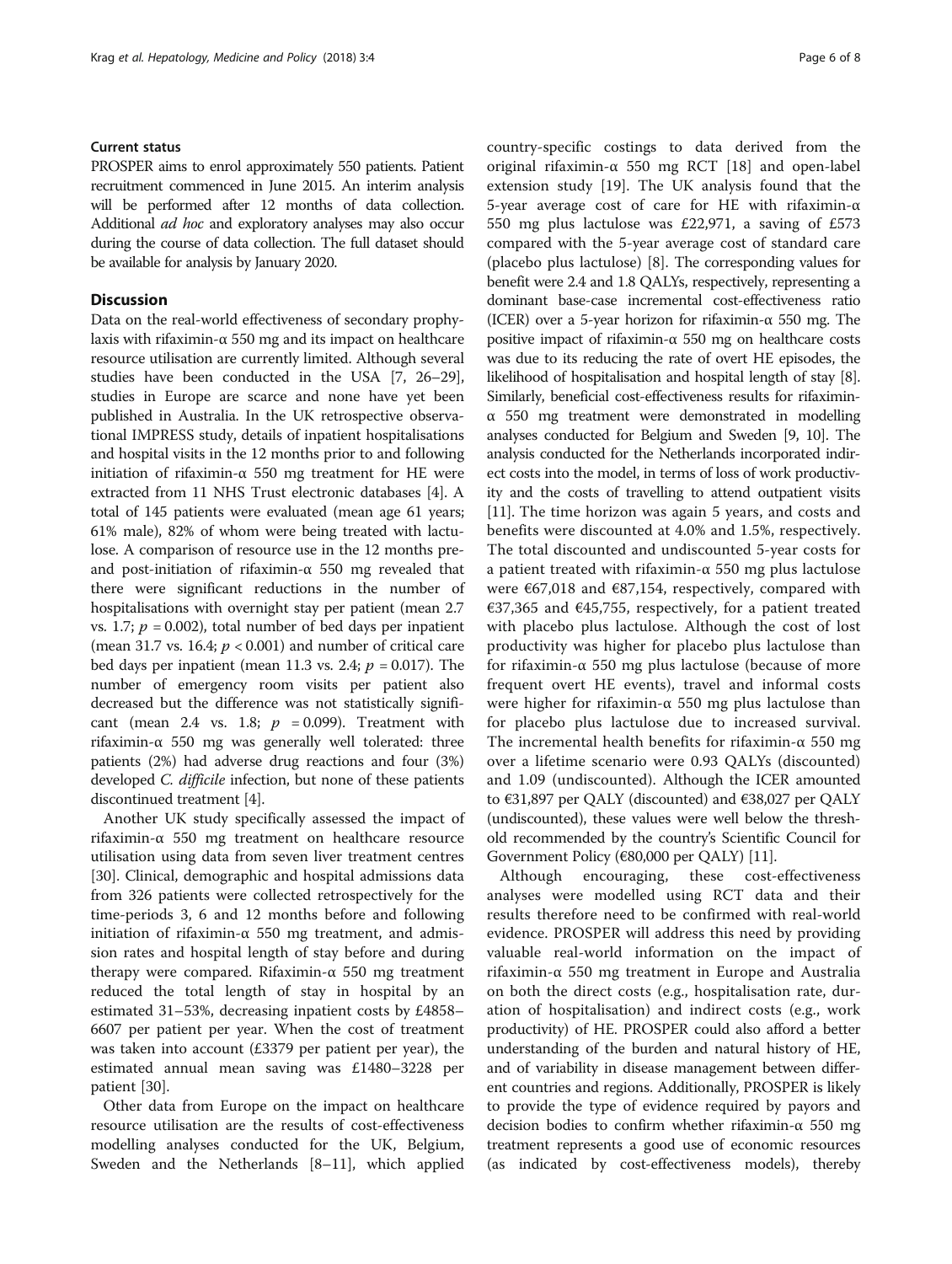<span id="page-6-0"></span>ultimately allowing access to the right treatment for the right patients.

Since the findings and implications of real-world studies are often limited by bias, PROSPER has been specifically developed to minimise bias, in terms of both its design and the robust statistical methodology it employs. As such, it is broadly in line with the International Society for Pharmacoeconomics and Outcomes Research (ISPOR) Good Research Practices Taskforce guidelines, which state that the choice of study design may strengthen the ability to address potential biases and confounding in prospective observational studies, separately from the analytic and statistical approaches employed [[20](#page-7-0)]. The details provided in the present article also address the guidelines' recommendation that the reasoning behind all study design and analytic choices should be transparent and explained in the study protocol [\[20](#page-7-0)].

The ISPOR guidelines acknowledge the increasing importance of real-world studies in informing health policy decisions and highlight the consequent necessity for rigour and transparency when conducting such studies [[20](#page-7-0)]. In addressing these concerns, it is anticipated that the findings of PROSPER will be widely applicable to clinical practice and may help inform future approaches to HE management.

## Conclusions

PROSPER will provide valuable real-world information on the effectiveness of rifaximin-α 550 mg in reducing the recurrence of HE, and its impact on the QoL and work productivity of patients and their caregivers. PROSPER will also help to confirm whether rifaximin-α 550 mg treatment is cost effective, by providing realworld information on its impact on both the direct and indirect costs of HE.

#### Abbreviations

AE: Adverse event; CLDQ: Chronic Liver Disease Questionnaire; EQ-5D-5L: Euroqol-5 Dimension-5 level; GETE: Global Evaluation of Treatment Effectiveness; HE: Hepatic encephalopathy; ICER: Incremental costeffectiveness ratio; ISPOR: International Society for Pharmacoeconomics and Outcomes Research; MELD: Model for End-stage Liver Disease; NHS: National Health Service; PROSPER: Prospective Real-world Outcomes Study of HE Patients' Experience on Rifaximin-α 550 mg; QALY: Quality-adjusted life-year; QoL: Quality of life; RCT: Randomised controlled trial; WPAI:GH: Work Productivity and Activity Impairment Questionnaire: General Health V2.0; WPAI:GH-CG: Work Productivity and Activity Impairment Questionnaire: General Health Care Giving V2.0

#### Acknowledgements

Medical writing support was provided by John Scopes of mXm Medical Communications.

#### Funding

This study is sponsored by Norgine. Medical writing support for the preparation of this manuscript was funded by Norgine.

#### Availability of data and materials

Details of this study and its progress can be found at [www.ClinicalTrials.gov](http://www.clinicaltrials.gov) using the identifier NCT02488993.

#### Authors' contributions

All authors were involved in the development and preparation of this manuscript, and take full responsibility for its content. All authors read and approved the final manuscript.

#### Ethics approval and consent to participate

The principal country for patient recruitment will be Denmark, where no ethical approval is required for observational studies. In other countries, where appropriate, the Principal Investigator or designee at each study site will obtain independent ethics committee review and approval of the study protocol, informed consent forms and any other relevant documents before any study-related activities involving patients are performed. The study will comply with all applicable laws, regulations and guidance regarding patient protection, including patient privacy.

#### Consent for publication

Not applicable.

#### Competing interests

AK: Norgine advisory board, speaker and investigator. MS: Lecture and travel fees from AbbVie, Gilead, Falk and Norgine; in addition, advisory board honoraria from AbbVie and Norgine. HS, JP and JW: Employees of Norgine Ltd. SIS: Advisory board membership/speaker fees from Norgine, Gilead Sciences, AbbVie, Bristol Myers Squibb, MSD, Bayer Healthcare and Astellas. MH: Speaker fees and travel expenses from Norgine, Astellas, Janssen and AbbVie.

#### Publisher's Note

Springer Nature remains neutral with regard to jurisdictional claims in published maps and institutional affiliations.

#### Author details

<sup>1</sup>Department of Gastroenterology and Hepatology, Odense University Hospital, University of Southern Denmark, Odense, Denmark. <sup>2</sup>Department of Internal Medicine, Constance Medical Centre, Constance, Germany. <sup>3</sup>Norgine Ltd Clinical Development & Medical Affairs, Harefield, UK. <sup>4</sup>Norgine Global Health Outcomes, Norgine Ltd, Uxbridge, UK.<sup>5</sup> AW Morrow Gastroenterology and Liver Centre, Royal Prince Alfred Hospital and University of Sydney, Sydney, Australia. <sup>6</sup>Liver Unit, Freeman Hospital, Newcastle upon Tyne Hospitals NHS Trust and Institute of Cellular Medicine, Newcastle University, Newcastle upon Tyne, UK.

#### Received: 17 October 2016 Accepted: 19 December 2017 Published online: 08 January 2018

#### References

- American Association for the Study of Liver Diseases; European Association for the Study of the Liver. Hepatic encephalopathy in chronic liver disease: 2014 practice guideline by the European Association for the Study of the Liver and the American Association for the Study of Liver Diseases. J Hepatol. 2014;61:642–59.
- 2. Cordoba J, Ventura-Cots M, Simón-Talero M, Amorós À, Pavesi M, Vilstrup H, Angeli P, Domenicali M, Ginés P, Bernardi M, Arroyo V, CANONIC Study Investigators of EASL-CLIF consortium. Characteristics, risk factors, and mortality of cirrhotic patients hospitalized for hepatic encephalopathy with and without acute-on-chronic liver failure (ACLF). J Hepatol. 2014;60:275–81.
- 3. Bajaj JS, Wade JB, Gibson DP, Heuman DM, Thacker LR, Sterling RK, Stravitz RT, Luketic V, Fuchs M, White MB, Bell DE, Gilles H, Morton K, Noble N, Puri P, Sanyal AJ. The multi-dimensional burden of cirrhosis and hepatic encephalopathy on patients and caregivers. Am J Gastroenterol. 2011;106: 1646–53.
- 4. Aspinall R, Radwan A, Shaya G, Sodatonou H, Cipelli R, Hudson M. The impact of rifaximin-alpha on NHS hospital resource use in UK patients with hepatic encephalopathy: a retrospective observational study (IMPRESS). J Hepatol. 2016;64(Suppl 2):S283 (abstract THU-376).
- 5. Bajaj JS, Reddy KR, Tandon P, Wong F, Kamath PS, Garcia-Tsao G, Maliakkal B, Biggins SW, Thuluvath PJ, Fallon MB, Subramanian RM, Vargas H, Thacker LR, O'Leary JG. North American Consortium for the Study of End-Stage Liver Disease. The 3-month readmission rate remains unacceptably high in a large North American cohort of cirrhotic patients. Hepatology. 2016;64:200–8.